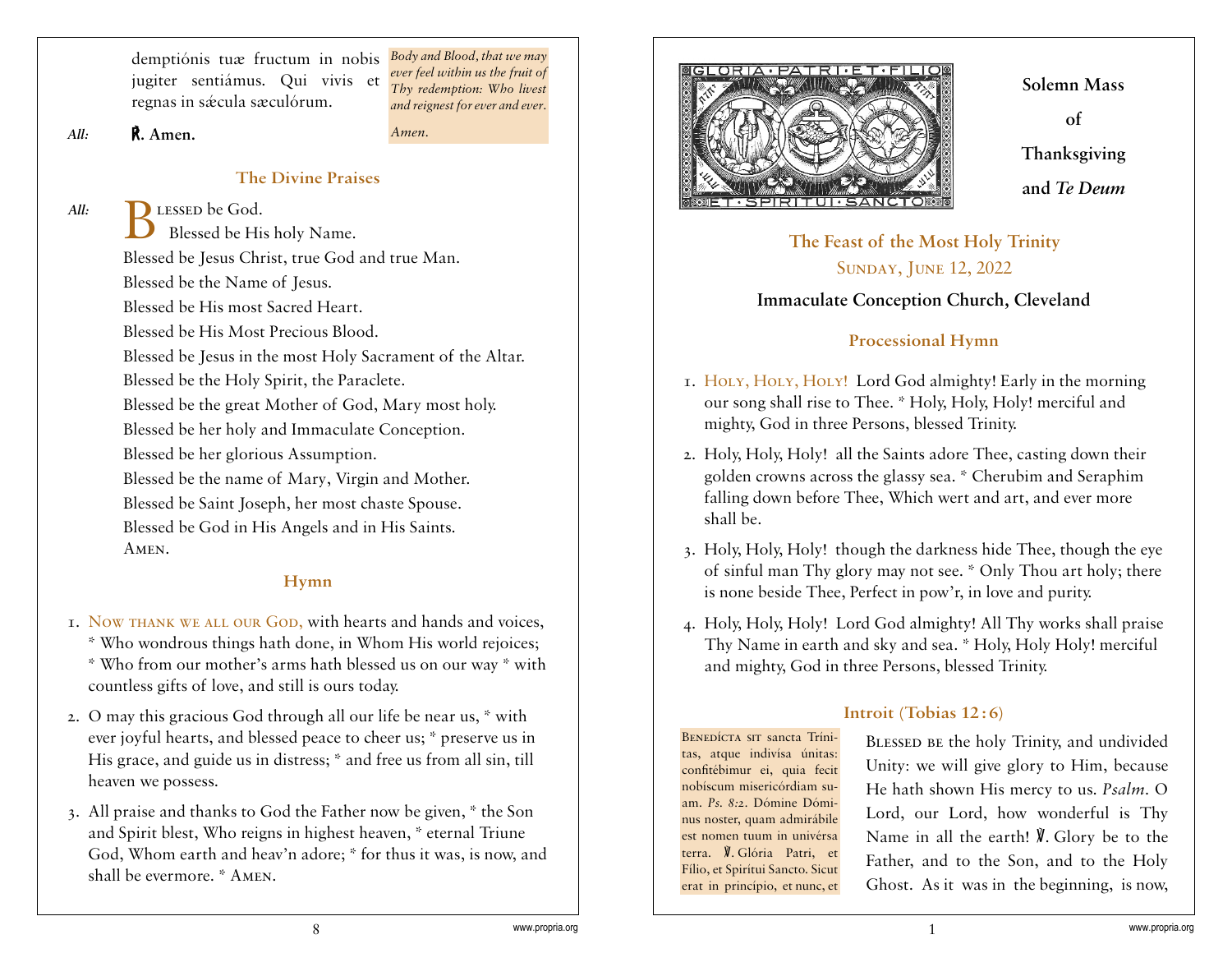and ever shall be, world without end. ℟. Amen. — Blessed be the holy Trinity ...

#### **Collect**

O Almighty and everlasting God, who hast enabled Thy servants, in confessing the true Faith, to acknowledge the glory of the eternal Trinity, and in the power of Majesty to adore its Unity: we beseech Thee, that by steadfastness in the same Faith, we may ever be defended against all adversity. Through our Lord …

#### **Epistle (Romans 11 : 33 – 36)**

O the depth of the riches of the wisdom and of the knowledge of God! How incomprehensible are His judgments, and how unsearchable His ways! For who hath known the mind of the Lord? Or who hath been His counselor? Or who hath first <sup>g</sup>iven to Him, and recompense shall be made him? For of Him, and by Him, and in Him, are all things: to Him be glory for ever. Amen.

#### **Gradual (Daniel 3 : 55, 56)**

BLESSED art Thou, O Lord, that beholdest the depths and sittest above the Cherubim. Blessed art Thou, O Lord, in the firmament of heaven, and worthy of praise for ever. **Alleluia, alleluia.** *(Dan. 3.:2)* Blessed art Thou, O Lord, the God of our fathers, and worthy to be praised for ever. Alleluia.

#### **Gospel (Matthew 28 : 18 – 20)**

AT THAT TIME Jesus said to His disciples: All power is given to Me in heaven and on earth. Going therefore, teach ye all nations, baptizing them in the name of the Father and of the Son and of the Holy Ghost. Teaching them to observe all things whatsosemper, et in sæcula sæculórum. Amen. — Benedícta …

Omnípotens sempitérne Deus, qui dedísti fámulis tuis in confessióne veræ fídei, ætérnæ Trinitátis glóriam agnóscere, et in poténtia majestátis adoráre unitátem: quæsumus, ut eiúsdem fídei firmitáte, ab ómnibus semper muniámur advérsis. Per Dóminum nostrum …

O ALTITÚDO divitiárum sapiéntiæ et sciéntiæ Dei: quam incomprehensibília sunt judícia ejus, et investigábiles viæ ejus! Quis enim cognóvit sensum Dómini? Aut quis consiliárius ejus fuit? Aut quis prior dedit illi, et retribuétur ei? Quóniam ex ipso, et per ipsum, et in ipso sunt ómnia: ipsi glória in sæcula. Amen.

Benedíctus es, Dómine, qui intuéris abyssos, et sedes super Chérubim. ℣. Benedíctus es, Dómine, in firmaménto cœli, et laudábilis in sǽcula. **Allelúia, allelúia.** ℣. Benedíctus es, Dómine, Deus patrum nostrórum, et laudábilis in sæcula. Allelúia.

# IN ILLO TÉMPORE: Dixit Jesus<br>discípulis suis: Data est mihi<br>omnis potéstas in cœlo, et in<br>terra. Eúntes ergo docéte<br>omnes gentes, baptizántes eos<br>in nómine Patris, et Fílii, et<br>Spíritus Sancti: docéntes eos<br>serváre ómnia q



#### **Tantum Ergo**

*Let us, therefore, venerate so great a Sacrament in prostrate adoration! Let the ancient form give place to the new rite! Let faith supply what the senses cannot give.*

*Be praise and jubilee to the Father and to the Son! Salvation, honor, power, yea, and benediction be to them; and to the Spirit that proceeds from both, be one coequal praise! Amen.*

- ℣. *Thou hast given them bread from heaven.*
- ℟. *Containing in itself all sweetness.*

*Let us pray. — O God, Who under a wonderful Sacrament hast left us a memorial of Thy Passion; grant us, we beseech Thee, so to venerate the sacred mysteries of Thy*

## All sing: TANTUM ERGO sacraméntum

Venerémur cérnui: Et antíquum documéntum Novo cedat rítui: Prǽstet fides suppleméntum Sénsuum deféctui.Genitóri, Genitóque Laus et jubilátio: Salus, honor, virtus quoque Sit et benedíctio:

Procedénti ab utróque Compar sit laudátio. Amen.

#### **Responsorium**

- *Priest:*  ℣. Panem de cœlo præstitísti eis.
	- *All:* ℟**. Omne delectaméntum in se habéntem.**
- *Priest: Orémus.* Deus, qui omnis sub Sacraménto mirábili passiónis tuæ memóriam reliquisti: tríbue quǽsumus, ita nos córporis et sánguinis tui sacra mystéria venerári, ut re-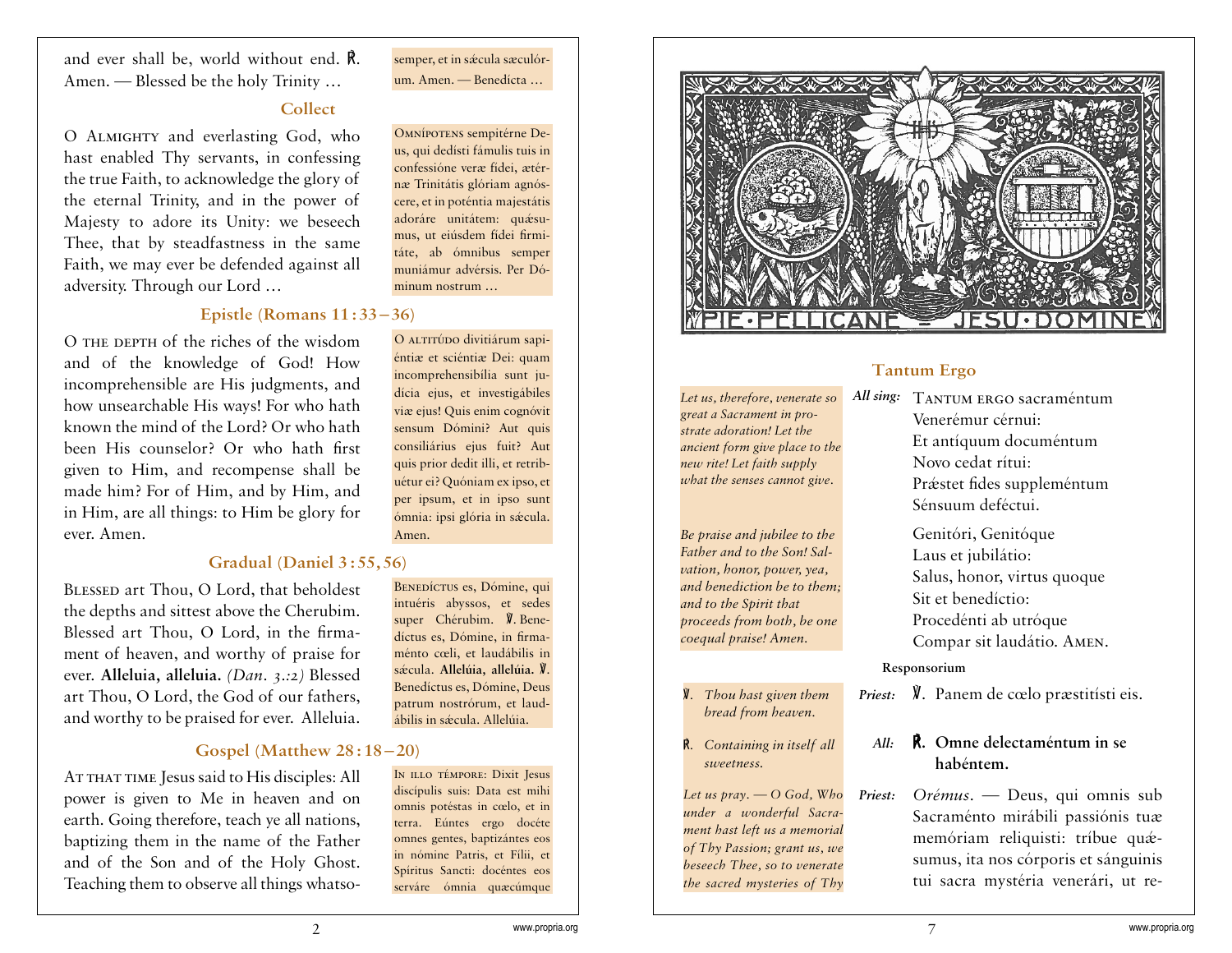Et laudámus nomen tuum in sǽculum s á culi.

Dignáre, Dómine, die isto \* sine peccáto nos custodíre.

Miserére nostri, Dómine, \* miserére nostri.

Fiat misericórdia tua, Dómine, super nos, \* quemádmodum sperávimus in te.

In te, Dómine, sperávi: \* non confúndar in ætérnum.

- ℣. Benedicámus Patrem et Fílium, cum Sancto Spíritu.
- ℟**. Laudémus et superexaltémus eum in sǽcula.**
- ℣. Benedíctus es, Dómine Deus, in firmaménto cœli.
- ℟**. Et laudábilis, et gloriósus, et superexaltátus in sǽcula.**
- ℣. Dómine, exáudi oratiónem meam. *O Lord, hear my prayer.*
- ℟**. Et clamor meus ad te véniat.** *And let my cry come unto*
- ℣. Dóminus vobíscum. *The Lord be with you.*
- ℟**. Et cum spíritu tuo.** *And with your spirit.*

*Orémus.* — Deus, cujus misericórdiæ non est númerus, et bonitátis infinítus est thesáurus: piíssimæ majestáti tuæ pro collátis donis grátias ágimus, tuam semper cleméntiam exorántes; ut qui peténtibus postuláta concédis, eósdem non déserens, ad prǽmia futúra dispónas. Per Christum Dóminum nostrum.

℟. Amen.



*And we praise Thy name for ever; yea, for ever and ever.*

*Deign, O Lord, this day, to keep up without sin.* 

*Have mercy on us, O Lord; have mercy on us.* 

*O Lord, let Thy mercy be shown to us; as we have hoped in Thee.* 

*In Thee have I hoped, O Lord; let me not be confounded for ever.* 

*Let us bless the Father and the Son, with the Holy Ghost.*

*Let us praise and magnify Him for ever.*

*Blessed art Thou, O Lord, in the firmament of heaven. And worthy to be praised, and glorious, and exalted for ever.*

*Thee.* 

*Let us pray. — O God of whose mercies there is no number, and of whose goodness the treasure is infinite: we render thanks to Thy most gracious Majesty for the gifts Thou hast bestowed upon us, always beseeching Thy clemency; that as Thou grantest the petitions of them that ask Thee, Thou wilt never forsake them, but wilt prepare them for the greater rewards that still await them. Through Christ our Lord. Amen.* 

mandávi vobis. Et ecce ego vobíscum sum ómnibus diébus, usque ad consummatiónem sǽculi. — *Credo.*

SANCTÍFICA, quésumus, Dómine Deus noster, per tui sancti nóminis invocatiónem, hujus oblatiónis hóstiam: et per eam nosmetípsos tibi <sup>p</sup>érfice munus ætérnum. Per Dóminum Jesum Christum …

córdiam suam.

ever I have commanded you; and behold I am with you all days, even to the consummation of the world. — *Creed*.

#### **Offertory (Tobias 12 : 6)**

BENEDÍCTUS sit Deus Pater, unigenitúsque Dei Fílius, Sanctus quoque Spíritus: quia fecit nobíscum miseri-BLESSED be God the Father, and the onlybegotten Son of God, and also the Holy Spirit; because He hath shown us His mercy.

#### **Secret**

SANCTIFY, we beseech Thee, O Lord, our God, by the invocation of Thy holy Name, the Sacrifice we offer, and by it make us an everlasting offering unto Thee. Through our Lord Jesus Christ …

#### **Preface of the Most Holy Trinity**

VERE DIGNUM et justum est, ǽquum et salutáre, nos tibi semper, et ubíque grátias ágere: Dómine sancte, Pater omnípotens, ætérne Deus. Qui cum unigénito Fílio tuo, et Spíritu Sancto, unus es Deus, unus es Dóminus: non in uníus singularitáte persónæ, sed in uníus Trinitáte substántiæ. Quod enim de tua glória, revelánte te, crédimus, hoc de Fílio tuo, hoc de Spíritu Sancto, sine differéntia discretiónis sentímus. Ut in confessióne veræ sempiternǽque Deitátis, et in persónis propríetas, et in esséntia únitas, et in majestáte adorétur æquálitas. Quam laudant Ángeli, atque Archángeli, Chérubim quoque ac Séraphim: qui non cessant clamáre quotídie, una voce dicéntes: — *Sanctus.*

It is truly meet and just, right and for our salvation, that we should at all times and in all places give thanks to Thee, holy Lord, Father almighty, eternal God: Who, together with Thine only-begotten Son and the Holy Ghost, art one God, one Lord: not in the Oneness of a single Person, but in the Trinity of one Substance. For what by Thy revelation we believe of Thy glory, the same do we believe of Thy Son, the same of the Holy Ghost, without difference or separation; so that in confessing the true and eternal Godhead, in It we should adore distinction in Persons, unity in Essence, and equality in Majesty: in praise of which Angels and Archangels, Cherubim also and Seraphim, day by day exclaim, without end and with one voice, saying: — *Sanctus.*



6 www.propria.org